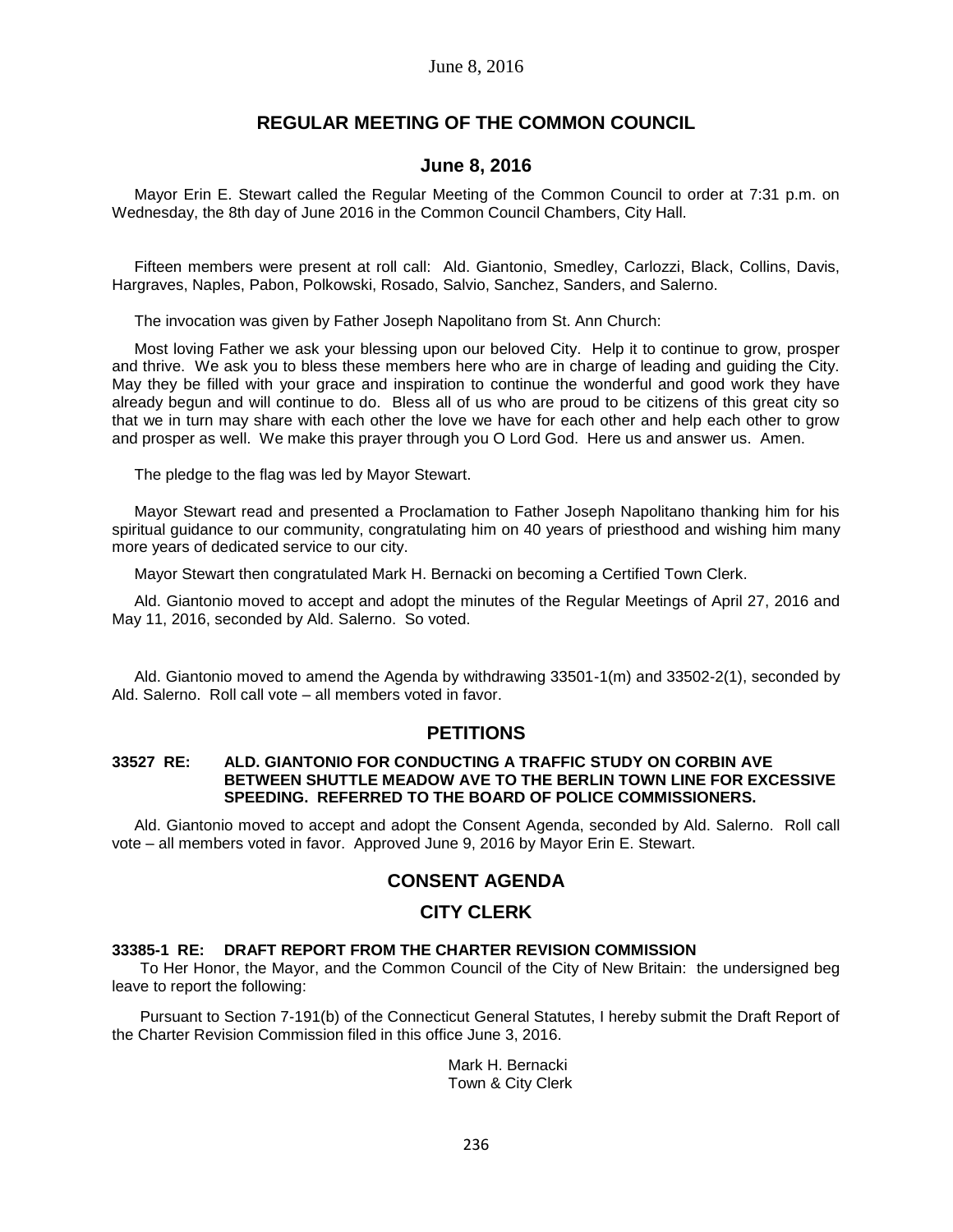# **CITY PLAN COMMISSION**

#### **33476-1 RE: CHANGE OF ZONE OF CERTAIN PROPERTIES ALONG ARCH ST., BETWEEN HART ST AND WHITING ST SOUTH TO SHUTTLE MEADOW AVE AND WALLACE ST FROM A-3, T AND B-1 TO B-3**

To Her Honor, the Mayor, and the Common Council of the City of New Britain: the undersigned beg leave to report the following:

The City Plan Commission, at its special meeting held on June 1, 2016, voted 4 to 0 to recommend that this proposed zone change be approved.

BACKGROUND: This proposed zone change would encompass a total of approximately 45 properties along Arch Street between the intersections of Hart Street and Shuttle Meadow Avenue, as well as several properties surrounding the intersection of Glen Street and Whiting Street and would change them to a B-3, Secondary Business zone. Presently, the areas along Arch Street from Hart Street to Monroe are zoned residential A-3, (High-Rise Apartments) or T (Two-Family); the areas along Arch Street from Monroe Street to Shuttle Meadow are B-1 Neighborhood Business; and the properties surrounding the intersection of Glen and Whiting Streets are A-3 and OP, Office and Public.

The B-3 (Secondary Business) zoning that is proposed is a more intensive business and mixed-use zoning district, the same zone that is in place along most of Broad Street. This zone change is intended to facilitate the development of the "Barrio Latino" commercial district along Arch Street. This is envisioned as being similar to the "Little Poland" business district on Broad Street, a dense, mixed-use neighborhood of ethnic restaurants and shops, small business offices and medium density residential buildings.

PLANNING AND CONSIDERATIONS: The properties within the proposed zone change area include a wide mix of uses, from two-family houses to multi-story mixed-use buildings with first floor commercial spaces and residential apartments on the upper floors. Overall, at present, residential uses are more prevalent than business uses. The notable commercial uses and buildings in the zone change area include an OP-zoned multi-story mixed-use building on the southeast corner of Glen and Whiting Streets; a gasoline station/convenience store on the northwest corner of Arch and Monroe Street; a market/deli at the northeast corner of Arch and Monroe Street; a small used car dealer and auto repairer on the southwest corner of Arch and Monroe Street; and Krispy Chicken restaurant on the northwest corner Arch Street and Shuttle Meadow Avenue. There are, additionally, a number of buildings originally designed for first floor commercial use that either have the first floor space vacant or underutilized, or in some cases, converted to residential units.

The B-3 zoning district permits a number of commercial business types, ranging from retail stores and personal service shops, such as barbers and hair salons, to restaurants and offices. It also allows, subject to special exception approval, auto repairs and sales, gasoline stations and alcohol permit licenses. Additionally, the zoning district permits mixed-use buildings with residential apartments on the upper floors over first floor commercial business uses. In many locations, the proposed zoning would allow more intensive development than is currently permitted, with up to 50% lot coverage and no required front, side or rear yard setbacks. A 25-foot undeveloped vegetated transitional yard is required wherever new B-3 development would take place abutting a residential zoning district.

Many of the existing residential and commercial buildings within the zone change area are nonconforming in various manners relative to the current zoning, including residential uses that are not permitted in the B-1 zone and existing business uses that are not allowed in the A-3, T and OP-zoned portions. Many of the properties also have nonconforming yard setbacks and excessive lot coverage. The proposed zone change to B-3 would make many of these properties more conforming in regards to permitted use and required yard setbacks and lot coverage.

Arch Street is an important gateway into the downtown and potentially a viable commercial district in its own right. In time, it is expected that the B-3 zoning will help encourage rehabilitation and reinvestment in the area and that there will be in-fill development with more residents to support the businesses on the street and that it will begin to develop a more vibrant and attractive business character.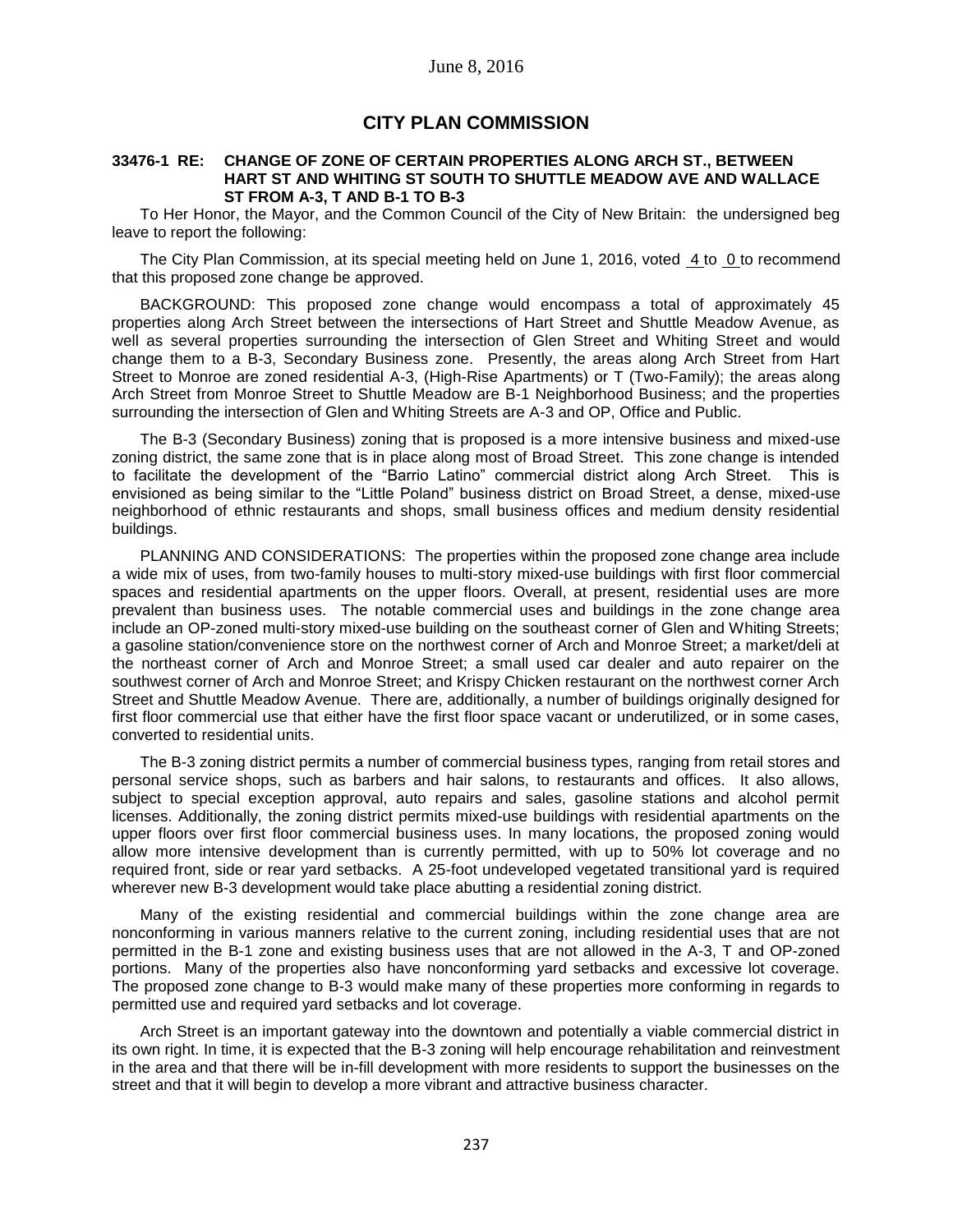RECOMMENDATION: The City Plan Commission is of the opinion that the proposed change to B-3 zoning will help encourage the development of an attractive and vibrant commercial district of small and medium-sized stores and restaurants, improving the appearance and creating an attractive gateway into the Central Business District. The City Plan Commission, therefore, recommends the adoption of the proposed zone change to B-3.

> Louis G. Amodio, Chairman City Plan Commission

# **PURCHASING DEPARTMENT**

#### **33509 RE: BID THRESHOLD ITEMS**

To Her Honor, the Mayor, and the Common Council of the City of New Britain: the undersigned beg leave to report the following:

In accordance with the New Britain Code of Ordinances, Section 2-566, a monthly report of purchases between \$500 and \$7,500 shall be provided to the Common Council. The report shall include a detailed description of items or services purchased, name of vendor, owner of business and dollar amount spent on each individual purchase as well as the aggregate total of spend to date for the fiscal year.

The Finance Department, Purchasing Division has provided an electronic list of monthly purchases. This document is available in the Council office for review by Council members.

Acceptance and adoption is respectfully requested.

Jack Pieper Purchasing Agent

## **33510 RE: COOPERATIVE PURCHASING - 2016 FORD 4 X 4 F250 PICKUP TRUCK FOR THE PUBLIC WORKS DEPT**

To Her Honor, the Mayor, and the Common Council of the City of New Britain: the undersigned beg leave to report the following:

In accordance with City Code of Ordinances, Chapter 2, Article VIII, Division 1, Section 2-538 (a), a purchase order was requested for the following under the State of Connecticut's Cooperative Purchasing Plan for the Public Works Department, Utilities Division.

| Supplier          | Item               | Price       |
|-------------------|--------------------|-------------|
| Crowley Ford, LLC | 2016 Ford 4x4 F250 |             |
| Plainville, CT.   | Pickup Truck       | \$36,203.25 |

The Public Works Department, Utilities Division requested the purchase of a new 2016 Ford 4x4 F250 Pickup Truck, utilizing the State of Connecticut's contact Award 10PSX0239. The new 2016 Ford 4x4 F250 Pickup Truck will replace an existing 2005 Ford 4x4 F250 Pickup Truck that has been driven over 150,000 miles and has reduced power causing the engine not to work properly. Because of the age of the 2005 Ford 4x4 F250 Pickup Truck parts are now becoming obsolete making it hard to obtain the required parts to make the needed repairs. This expense was also presented to the Water Commission at their June 07, 2016 meeting in which they approved the purchase of the new 2016 Ford 4x4 F250 Pickup Truck. Funding for this purchase is available within the Public Works Department, Utilities Division's account number, 9303501000-5436, Water Capital Equipment Expense, Equipment Maintenance and Repairs.

RESOLVED: That the Purchasing Agent is hereby authorized to issue a purchase order for \$36,203.25 to Crowley Ford, LLC of Plainville, CT for the purchase of a new 2016 Ford 4x4 F250 Pickup Truck for the New Britain Public Works Department, Utilities Division utilizing the State of Connecticut's Cooperative Purchasing Plan, Contract Award #10PSX0239.

#### Jack Pieper Purchasing Agent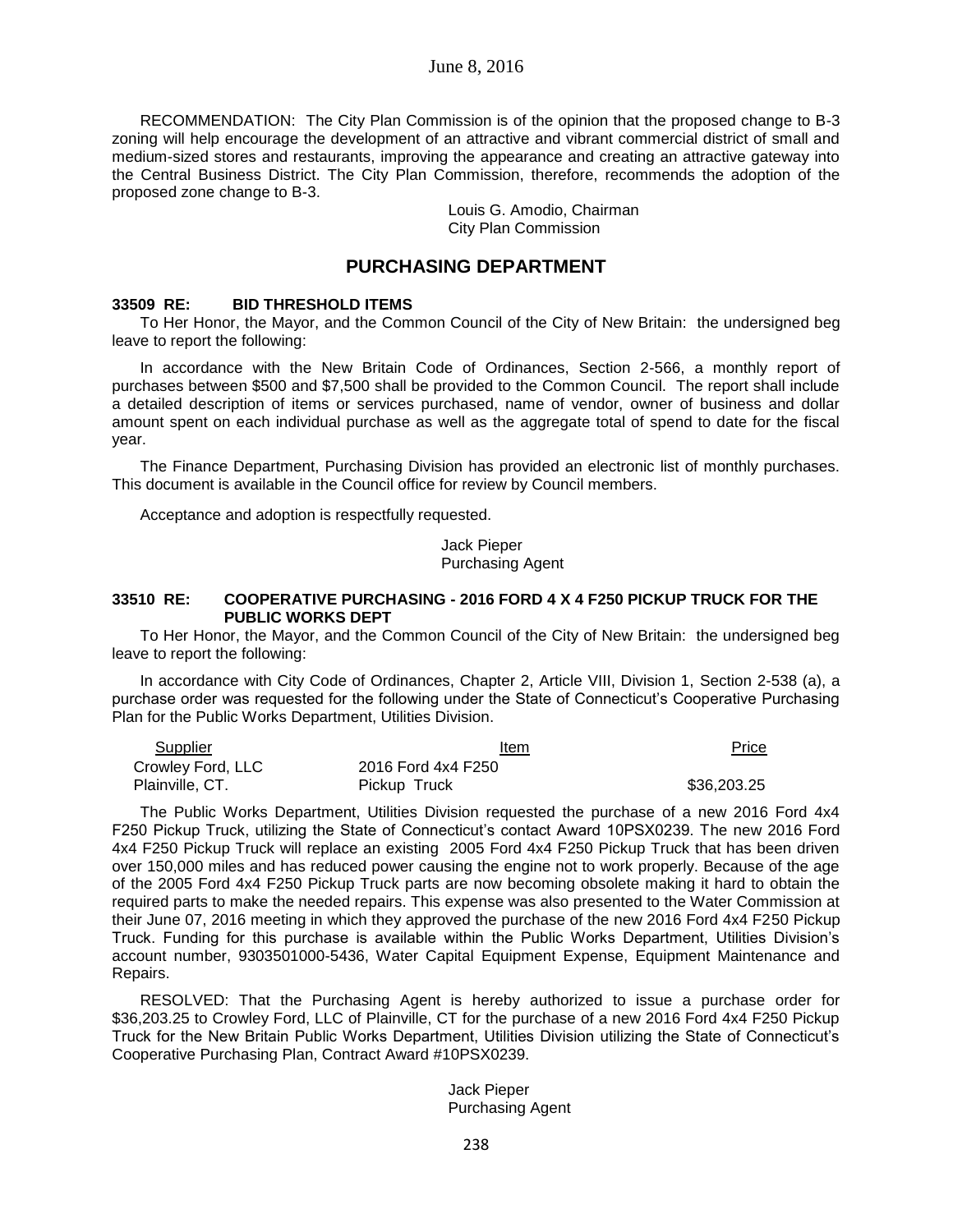## **33511 RE: AMBULANCE REFURBISHMENT AND RE-CHASSIS - NEW BRITAIN EMERGENCY MEDICAL SERVICES, INC**

To Her Honor, the Mayor, and the Common Council of the City of New Britain: the undersigned beg leave to report the following:

In accordance with City Code of Ordinances, Chapter 2, Article VIII, Division 1, Section 2-541 (a), a purchase order was requested by the New Britain Emergency Medical Services, Inc. (EMS).

| <b>Supplier</b> | Item                                               | Total Price  |
|-----------------|----------------------------------------------------|--------------|
| Frazer, LTD.    | Ambulance Refurbishment and Re-chassis for the New |              |
| Houston, TX.    | Britain Emergency Medical Services, Inc. (EMS)     | \$160,000,00 |

A Purchase Order was requested by the New Britain EMS for the Refurbishment and Re-chassis of an existing 2007 Ford, F-450 Ambulance. The existing 2007 Ford F450 Ambulance has been driven over 150,000 miles. It has had mechanical problems and has been costly to maintain. Because of the age of the 2007 Ford F450 Ambulance parts are also now becoming obsolete making it hard to obtain the required parts to make the needed repairs. The Ambulance has been out of service at times and it has placed an extraordinary burden on the New Britain EMS to be able to respond to emergency medical situations. A new replacement ambulance would take thirty eight (38) weeks after it was ordered to be built and delivered. The manufacturer of the existing Ambulance, Frazer, LTD can refurbish and rebuild the existing Ambulance and install it onto a new 2016 Ford F450 Chassis within twelve (12) weeks. This will bring the New Britain EMS fleet of ambulances back up to full capacity in a timely manner. The refurbish and rebuild of the existing ambulance can only be done by the original manufacturer for this brand of Ambulance. The City will also gain a cost savings of seventy thousand (70,000) dollars by having the existing ambulance unit refurbished in comparison to purchasing a new identical one. Funding for this purchase was approved by the Standing Bonding Subcommittee, Resolution #33391-1 on February 24, 2016.Funds are available within the Capital Projects Fund, 0083339101-5742, EMS Ambulance, Vehicles.

RESOLVED: That the Purchasing Agent is hereby authorized to issue a purchase order for \$160,000.00 to Frazer, LTD of Houston, TX for the Ambulance Refurbishment and Re-chassis it onto a new 2016 Ford F450 for the New Britain Emergency Medical Services, Inc. (EMS)

#### Jack Pieper Purchasing Agent

## **33512 RE: CHEMICALS AND GASES FOR THE PUBLIC WORKS DEPARTMENT**

To Her Honor, the Mayor, and the Common Council of the City of New Britain: the undersigned beg leave to report the following:

Public Bid No. 3869 was solicited and received in accordance with the Purchasing Ordinances of the City of New Britain for Chemicals and Gases for the Public Works Department, Utilities Division that will be utilized at the Water Filtration Plant. Funds are available for this purchase within the Public Works Department, Utilities Division's account number 9303500103-5616, Water Treatment Expenses, Chemicals.

Invitations to bid were solicited and the bid was duly advertised in the New Britain Herald Newspaper, the City and State of Connecticut's Department of Administration Services websites and mailed to twentyeight (28) Chemical and Gas Companies. The Purchasing Agent did not receive any letters from the Chemical and Gas Companies on the mailing list indicating they could not provide a response to the bid request. The responses received are on file in Town Clerk's Office.

The bids were reviewed for conformance to specifications by the Public Works Department, Utilities Division's Administration and the Purchasing Agent. Therefore the Deputy Director of the Public Works Department, Utilities Division, is recommending the bid be awarded to the following chemical companies, New Haven Chlor-Alkali of New Haven, CT, Borden & Remington of Fall River, MA, Slack Chemical Company of Carthage, NY, Holland Company, Inc. of Adams, MA, Careuse Lime, Inc. of Pittsburg, PA., Coyne Chemical Company of Croyden, PA, Univar USA, Inc. of Providence, RI, Praxair of Burr Ridge, IL, and Thatcher Company of Williamson, NY, who submitted the lowest bid price for the Chemicals and Gas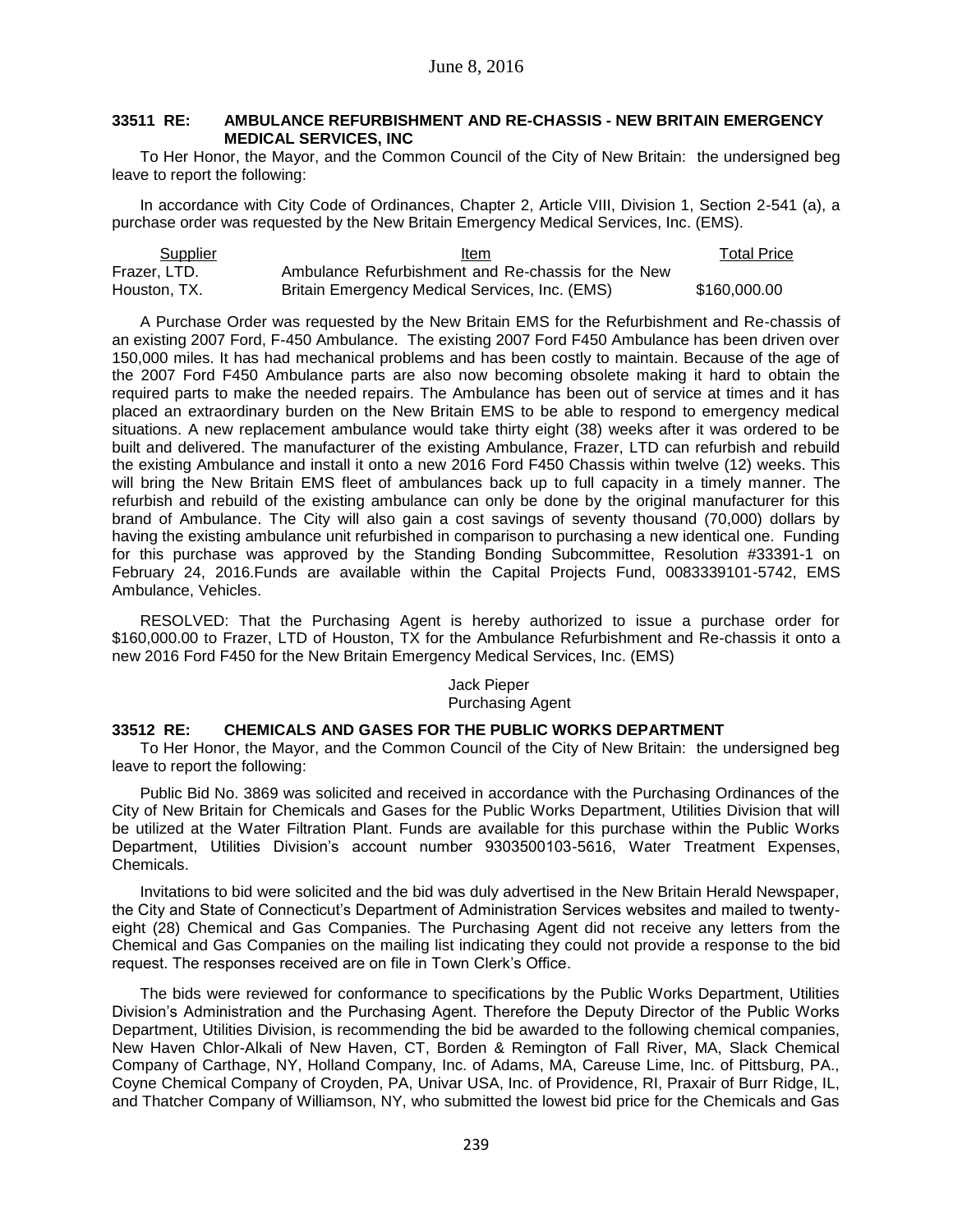which is highlighted on the attachment. The bid results have also been presented to the Water Commission at their June 07, 2016 meeting. At this meeting they approved the Deputy Director of the Public Works Department, Utilities Division's, recommendation to purchase the Chemicals and Gases from the indicated companies.

RESOLVED: That the Purchasing Agent be and is hereby authorized to issue standing purchase orders to New Haven Chlor-Alkali of New Haven, CT, Borden & Remington of Fall River, MA, Slack Chemical Company of Carthage, NY, Holland Company, Inc. of Adams, MA, Careuse Lime, Inc. of Pittsburg, PA., Coyne Chemical Company of Croyden, PA, Univar USA, Inc. of Providence, RI, Praxair of Burr Ridge, IL, and Thatcher Company of Williamson, NY, whose prices are highlighted on the attachment to provide for the Utilities Division's annual Chemical and Gas requirements, per the terms and specifications of Public Bid No. 3869.

#### Jack Pieper Purchasing Agent

#### **33513 RE: CHEMICAL AND BIOLOGICAL ANALYSIS SERVICES FOR THE PUBLIC WORKS DEPT**

To Her Honor, the Mayor, and the Common Council of the City of New Britain: the undersigned beg leave to report the following:

Public Bid No. 3877 was solicited and received in accordance with the Purchasing Ordinances of the City of New Britain for Chemical and Biological Analysis Services for the Public Works Department, Utilities Division. Funding is available for this purchase within the Public Works Department, Utilities Division's account number, 9303500103-5659, Material and Supplies.

Invitations to bid were solicited and the bid was duly advertised in the New Britain Herald Newspaper, the City and State of Connecticut's Department of Administration Services websites and mailed to seventeen (17) Chemical and Biological Analysis Services Companies. The Purchasing Agent did not receive any letters from the Chemical and Biological Companies on the mailing list who indicated they could not respond to the bid request. The responses received are on file in Town Clerk's Office.

The bids were reviewed for conformance to specifications by the Utilities Division's Administration and the Purchasing Agent. Therefore the Deputy Director of the Public Works Department is recommending that the bid be awarded to the lowest bidder for each Chemical and Biological Service unless the required testing requires multiple parameters be taken at the same time, then the award should go to lowest bidder of the combined parameters, which is highlighted on the attachment. The bid results have also been presented to the Water Commission at their June 07, 2016 meeting. At this meeting they approved the Deputy Director of the Public Works Department, Utilities Division recommendation to purchase the Chemical and Biological Analysis Services from the indicated companies

RESOLVED: That the Purchasing Agent be and is hereby authorized to enter into a contract and issue purchase orders to Connecticut Testing Laboratories, Inc. of Meriden CT, Regional Water Authority of New Haven, CT, and Microbac Laboratories of Dayville CT, whose prices for these services were the lowest, to provide the Public Works Department, Utilities Division's, Chemical and Biological Analysis Services for a period of one (1) year from June 30, 2016 to June 29, 2017 with the option to extend the contract for two (2), one (1) year additions upon successful negotiations with the contractors per the terms and specifications of Public Bid No. 3877.

> Jack Pieper Purchasing Agent

# **BOARD OF POLICE COMMISSIONERS**

## **33257-1 RE: STUDY OF THE FREQUENCY OF LARGE CAPACITY DUMP TRUCKS FROM THE PLAINVILLE QUARRY USING BLACK ROCK AVE**

To Her Honor, the Mayor, and the Common Council of the City of New Britain: the undersigned beg leave to report the following: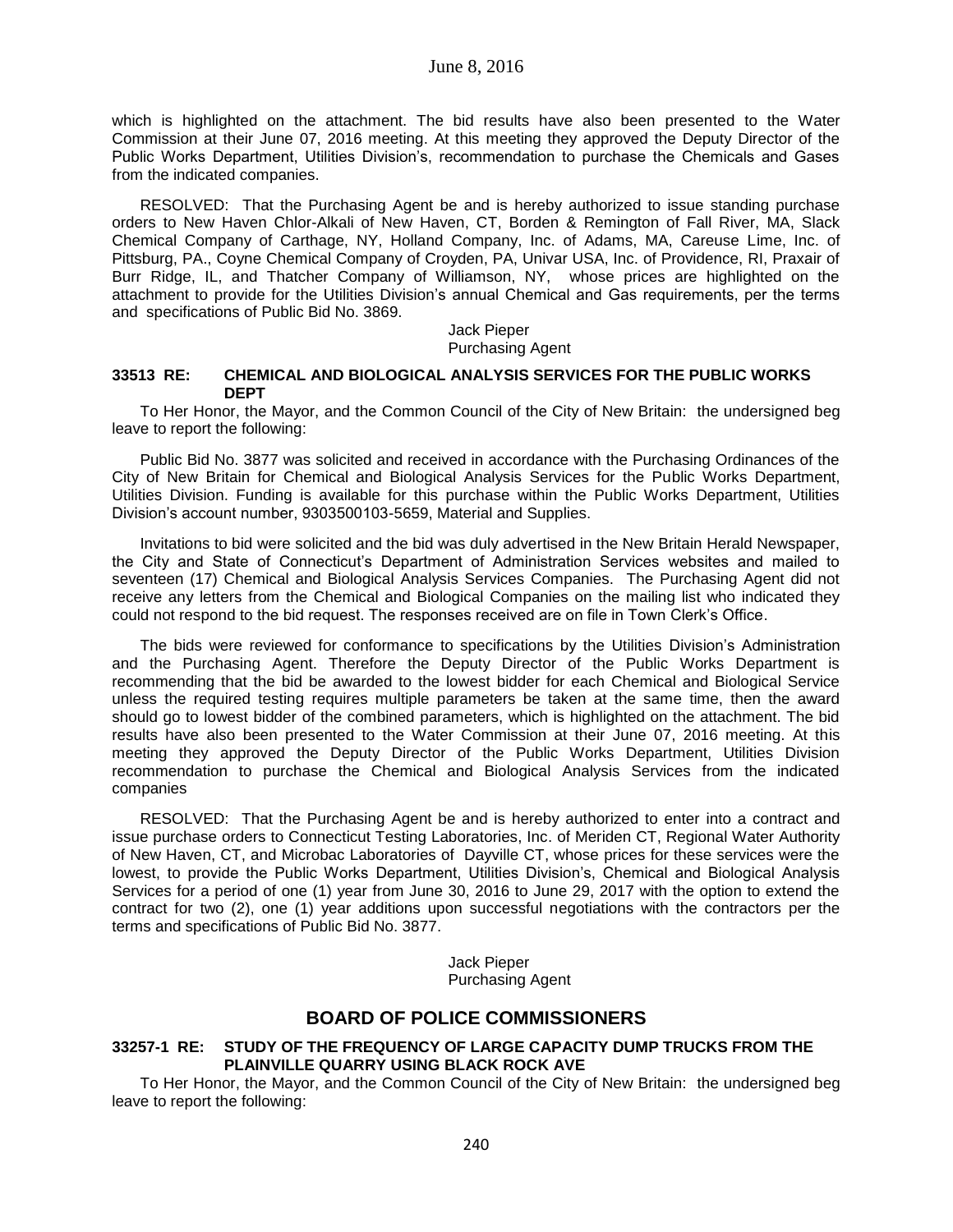The Traffic Safety Bureau supervisor reports that "No Engine Brake" signs were posted in September 2015, by the City Public Works Department to hold down the noise. The Traffic Safety Bureau supervisor met with Tilcon representatives who stated that their trucks do not use Black Rock Avenue but contracted trucks do. Tilcon representatives agreed to notify their contracted operators, both verbally and in writing, not to use Black Rock Avenue. A "No Thru Trucks" sign would not apply in this case because a truck originating from Tilcon can make a stop within New Britain and it would not be affected by a no thru truck prohibition.

This petition was initially brought before the Board in October, 2015. After further review, a "No Thru Trucks" sign may be applicable in this case. Chief Wardwell wrote a letter to the Office of the State Traffic Administration on February 22, 2016, requesting "No Through Trucks" designation on Black Rock Avenue in New Britain from the Plainville town line to Corbin Avenue (State Route 372). On March 31, 2016, Chief Wardwell received an answer from the Office of the State Traffic Administration. They stated that since trucks using this roadway are likely from a single isolated business in a neighboring community, the Office of the State Traffic Administration cannot honor Chief Wardwell's request for consideration of a through truck prohibition at this time. No further action by the Board is required.

> Jack W. Ferguson II Clerk of the Board

#### **33323-1 RE: TRAFFIC STUDY AT THE NORTHERN PARK OF STANWOOD DRIVE CLOSEST TO GAFFNEY SCHOOL**

To Her Honor, the Mayor, and the Common Council of the City of New Britain: the undersigned beg leave to report the following:

The Traffic Safety Bureau inspected the Stanwood Drive neighborhood and monitored the traffic flow of school related traffic during the months of September and December 2015. It was determined that due to the road width and curve in the roadway, motor vehicles parking on both sides of Stanwood Drive restricts the free flow of traffic which is further hampered when school buses travel through the area. After the redesign of Gaffney School, vehicle traffic to drop off students, use Slater Road. Five residents spoke against this petition during the public session, citing a need for on-street parking due to short driveways, parked cars reduce speeding on Stanwood and removing on- street parking would constitute an undue burden for residents.

The Board voted to deny this petition to remove parking restrictions from one side of Stanwood Drive.

Jack W. Ferguson II Clerk of the Board

### **33342-1 RE: TRAFFIC STUDY AT THE INTERSECTION OF STANLEY, KELSEY AND WHITING STREETS**

To Her Honor, the Mayor, and the Common Council of the City of New Britain: the undersigned beg leave to report the following:

In July 2015, a similar petition was received concerning speeding issues in this same area. At that time, stepped up enforcement by the Patrol Division and the Traffic Safety Bureau was authorized. This Petition #33342 was discussed at the monthly meeting between Public Works and the Police Department. Based on information learned in that meeting, the Traffic Safety Bureau supervisor recommends the Board table this petition pending a technical review of the intersection by the City Engineer.

The Board voted to table this petition pending a technical review of the intersection by the City Engineer.

Jack W. Ferguson II Clerk of the Board

### **33342-2 RE: TRAFFIC STUDY AT THE INTERSECTION OF STANLEY, KELSEY AND WHITING STREETS**

To Her Honor, the Mayor, and the Common Council of the City of New Britain: the undersigned beg leave to report the following: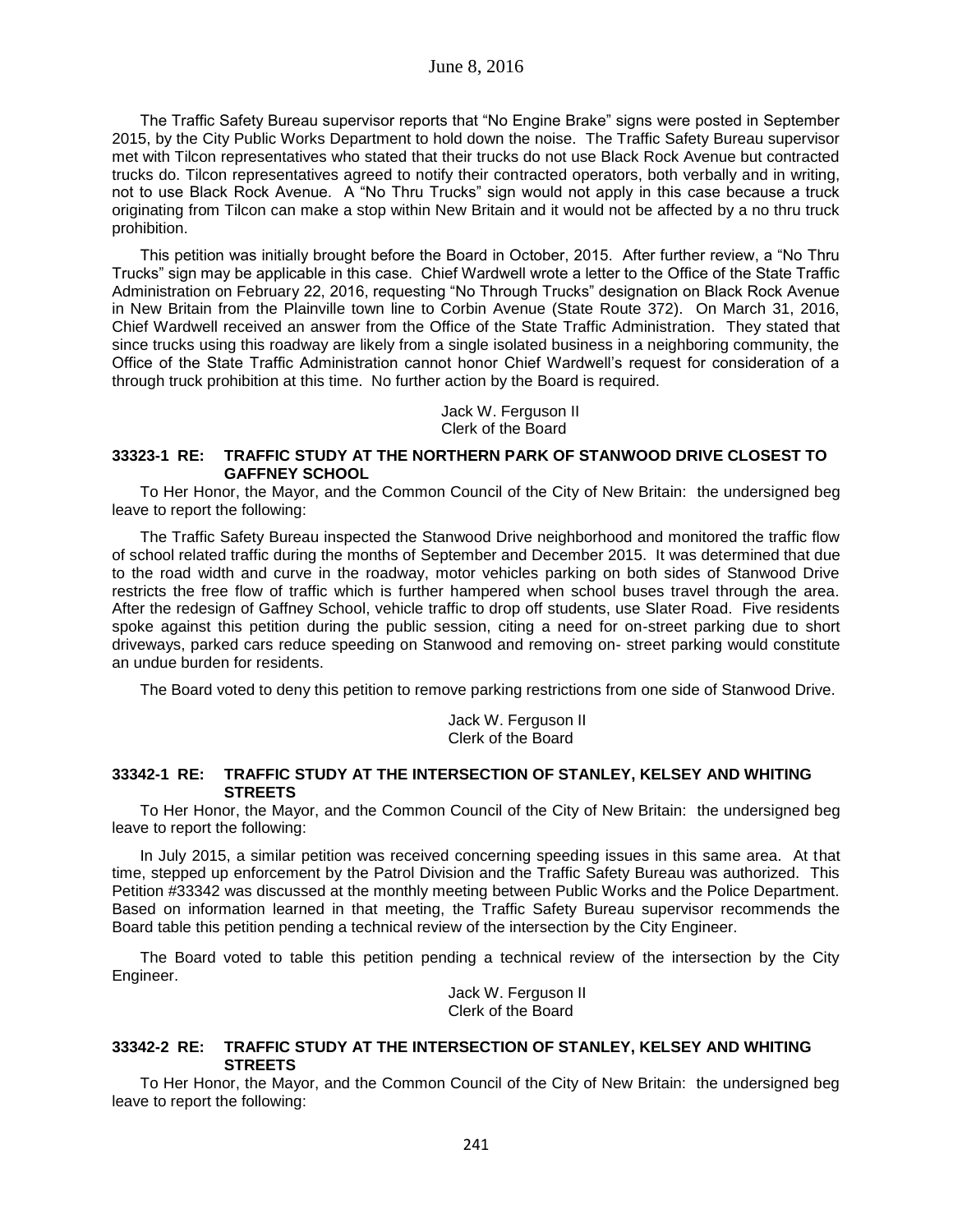This petition was tabled in January, 2016, pending a technical review of the intersection by the City Engineer. The intersection is comprised of two off-set T intersections with two unconventional two-way stop controlled intersections. The side streets, Whiting Street and Kelsey Street, are stop controlled. Stanley Street is stop controlled northbound at Kelsey and southbound at Whiting. Stanley is an urban minor arterial and City snow emergency route.

Realignment of Whiting and Kelsey to create a more conventional four-way stop controlled intersection would reduce driver confusion, but would have a very significant cost. A traffic control signal is not warranted based on traffic volumes or crash experience. However, a signal light could regulate certain traffic movements while other movements are permitted, but at a cost of \$200-\$250k.

Lower cost options could include: Eliminating the stop sign northbound on Stanley at Kelsey and relocate to northbound at Whiting; Increase stop sign size from 30 inches to 36 inches, affix reflective strips to the poles and add informational signs as to who has right of way and improve driver expectation; Replace missing pavement markings; Perform a general sign clean-up, install additional signs to reinforce speed limits and parking restrictions; and Increase speed, stop sign violation and no parking enforcement.

The Board voted to accept the recommended low cost options, add "Stop Sign Ahead" signs and paint the curbs where there are no parking restrictions.

> Jack W. Ferguson II Clerk of the Board

## **ZONING COMMITTEE**

#### **33476-2 RE: CHANGE OF ZONE OF CERTAIN PROPERTIES ALONG ARCH ST BETWEEN HART ST AND WHITING ST SOUTH TO SHUTTLE MEADOW AVE AND WALLACE ST FROM A-3, T AND B-1 TO B-3**

To Her Honor, the Mayor, and the Common Council of the City of New Britain: the undersigned beg leave to report the following:

The Zoning Subcommittee of the Committee on Planning, Zoning and Housing held a regular meeting and public hearing on Tuesday, June 7, 2016, at 7:00 pm in Council Chambers, to which was referred the matter of item #33476, an amendment to the zoning map to change the zoning of certain properties along Arch Street, between Hart Street and Whiting Street south to Shuttle Meadow Avenue and Wallace Street, from A-3 (High-Rise Apartments), T (Two-Family) and B-1 (Neighborhood Business), to B-3 (Secondary Business). The Zoning Subcommittee voted to accept and recommend that the following petition be referred back to the Common Council with a favorable recommendation.

> Alderman Christopher Polkowski Chair

# **NEW BUSINESS**

### **RESOLUTIONS**

## **33514 RE: FLAG DAY - JUNE 14, 2016**

To Her Honor, the Mayor, and the Common Council of the City of New Britain: the undersigned beg leave to recommend the adoption of the following:

WHEREAS, since 1916, Americans have joined together to honor and celebrate the symbol of freedom, prosperity and hope for this great Country; and

WHEREAS, President Woodrow Wilson one hundred years ago officially established Flag Day as June  $14^{th}$ ; and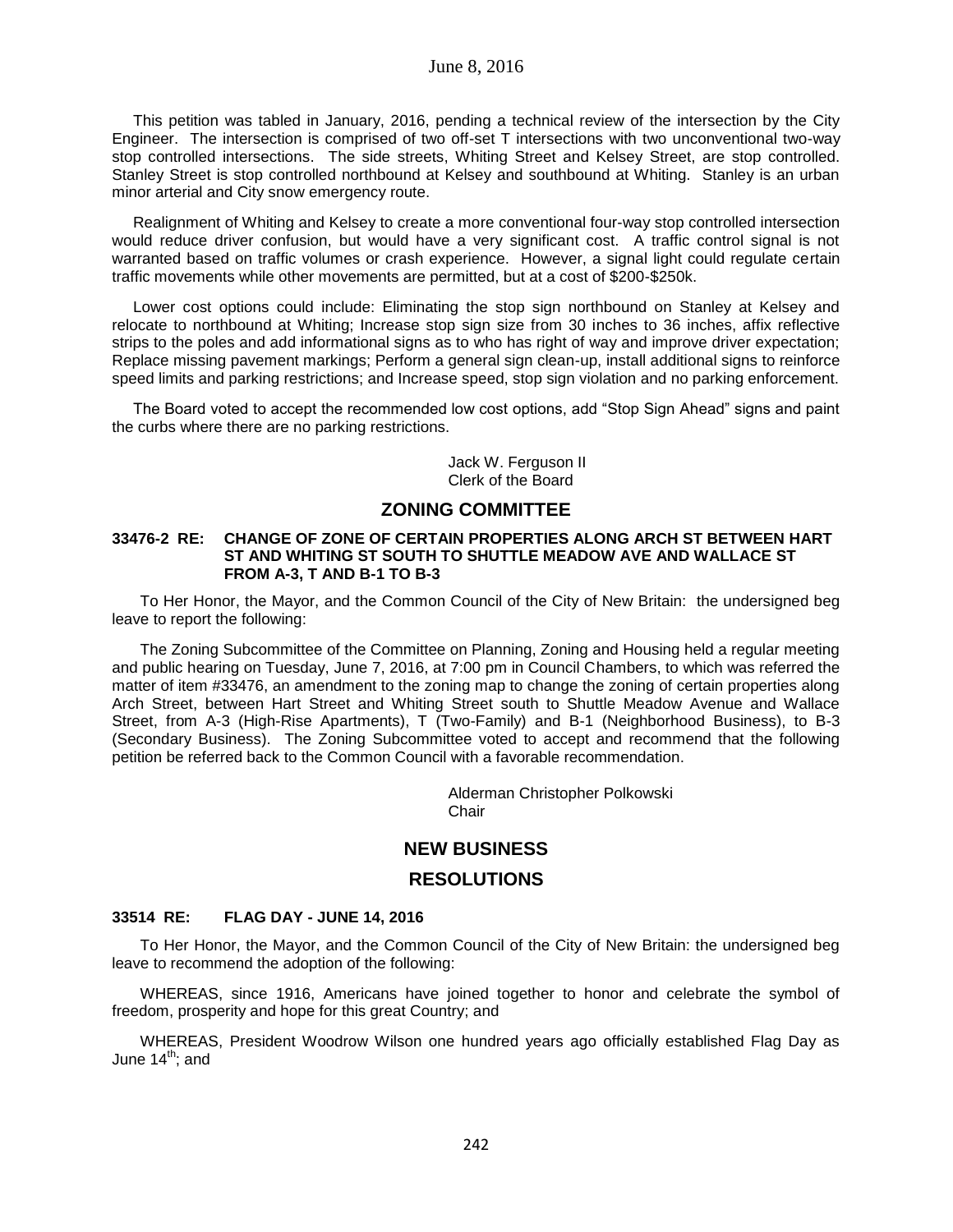WHEREAS, the American flag represents to all Americans, young and old, throughout this City, our Country and the World, an example of liberty, democracy and prosperity to all those willing to strive to fulfill personal achievements, political success, patriotic duty, religious freedom and fruition of life; and

WHEREAS, we, as a City and a Nation, take great pride and reverence in honoring those who have enabled our flag to stay raised and our Country to stay strong; and

WHEREAS, we recognize the vast sacrifice of the lives that have been lost and the great gift of the lives that have been saved through the service of our military men and woman; and

NOW, THEREFORE, BE IT RESOLVED, that the Common Council of the City of New Britain recognizes the week of June  $14<sup>th</sup>$  as Flag Week and the day of June  $14<sup>th</sup>$  as Flag Day, to celebrate this great Country and our symbol, the American Flag, a beacon of hope and a constant reminder of what this great Country has to offer all individuals, no matter race, creed or color; and

BE IT FURTHER RESOLVED that we, as a community, join in by raising the American Flag outside of our homes, our businesses and our municipal buildings to show our pride and gratitude for this great Nation.

> Alderman Don Naples Alderman Daniel Salerno

Ald. Naples moved to accept and adopt, seconded by Ald. Polkowski. So voted. Approved June 9, 2016 by Mayor Erin E. Stewart.

### **33515 RE: MODERNIZATION OF ELEVATORS AT BADOLATO AND SZCZESNY GARAGES**

To Her Honor, the Mayor, and the Common Council of the City of New Britain: the undersigned beg leave to recommend the adoption of the following:

WHEREAS, Public Bid No. 3831 was solicited and received in accordance with the Purchasing Ordinances of the City of New Britain for maintenance and repairs of elevators and modernization of elevators; and

WHEREAS, funding for the modernization of the elevators at Parking garages was approved by the Common Council at their June 5,2014 meeting, Resolution #32692-5 Capital Improvement Program Budget for fiscal year 2014-2015, LOCIP, in account number 2131500115-52082, Elevators, City Hall and City Garages and also approved by the Common Council at their February 8, 2013 meeting, Resolution #29559-5, Appropriation and Bond Authorization for Improvements and Repairs to the Szczesny and Badolato Parking Garages in account number 0082955901-5454 Capital Projects, Garage Rehabilitation, Badolato Parking Garage, Construction Contracts and 0082955902-5454, Capital Projects, Garage Rehabilitation Szczesny Parking Garage, Construction for a total of \$600,000.00 ;and

WHEREAS, on September 9, 2015, per Resolution 33227, Common Council approved and authorized the Purchasing Agent to enter into a contract and issue a purchase order for \$600,000.00 to Otis Elevator Company of East Hartford, CT for the modernization of two (2) traction elevators at the Badolato Parking Garage and one (1) traction elevator at the Sczcesny Garage per the terms and conditions and specifications of Public Bid No. 3831; and

WHEREAS, Otis Elevator Company has informed the City they are incapable of completing the project as submitted and has withdrawn (see attachment on file in Town Clerk's Office); and

WHEREAS, Eagle Elevator Company of Hartford, CT is the next lowest, responsible bidder and has agreed to perform the elevator modernizations of the Badolato and Szczesny Parking Garages at the same cost as Otis Elevator had originally bid; now, therefore, be it

RESOLVED, that the Purchasing Agent be and is hereby authorized to enter into a contract and issue a purchase order for \$600,000.00 to Eagle Elevator Company of Hartford, CT for the modernization of two (2) traction elevators at the Badolato Parking Garage and one (1) traction elevator at the Szczesny Parking Garage per the terms and conditions and specifications of Public Bid No. 3831.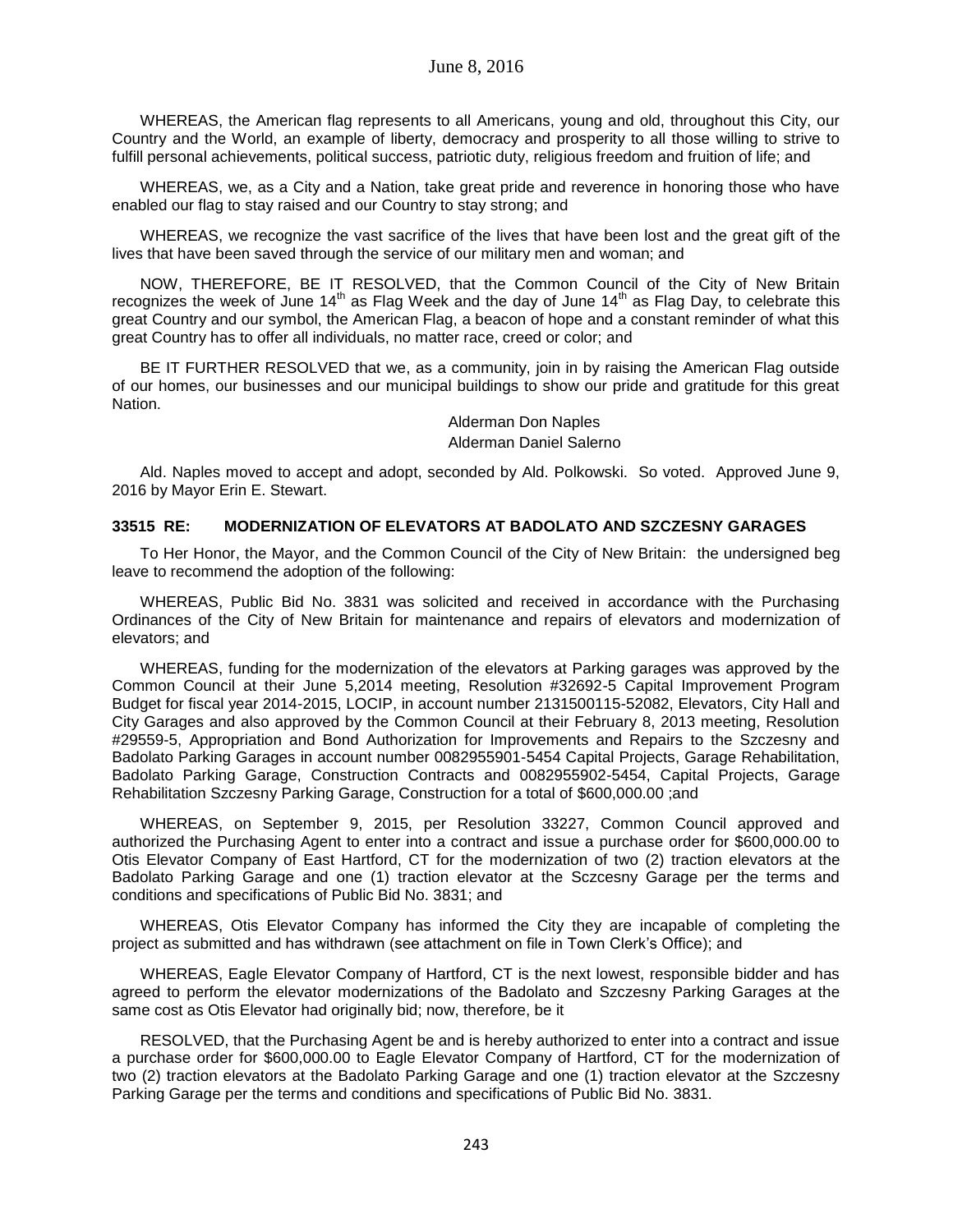Alderman Jim Sanders, Jr.

Ald. Sanders moved to accept and adopt, seconded by Ald. Rosado. So voted. Approved June 9, 2016 by Mayor Erin E. Stewart.

## **33516 RE: BUDGET AMENDMENT - FIRE DEPT. \$690.00**

To Her Honor, the Mayor, and the Common Council of the City of New Britain: the undersigned beg leave to recommend the adoption of the following:

Whereas, The New Britain Fire Department has applied for a fire prevention grant from CT Fair Plan:

Whereas, the New Britain Fire Department has requested funding to send two members of the Fire Marshal's Office to the Connecticut Fire Marshal's Association's 2016 Annual Conference:

Whereas, the New Britain Fire Department has been awarded a total of \$690.00 for these purposes and is on a reimbursement basis.

Therefore, Be it Resolved, that a budget amendment within the Fire Department Grants Special Revenue Fund be made as follows:

| NEVELIUS.<br>226212113-4232     | <b>Grants &amp; Contributions</b>                                                           | \$690.00 |
|---------------------------------|---------------------------------------------------------------------------------------------|----------|
| Expenditures:<br>226212113-5337 | Training/Conferences                                                                        | \$690.00 |
|                                 | Alderman Jamie Giantonio<br>Alderman Carlo Carlozzi, Jr.<br><b>Alderman Tremell Collins</b> |          |

Ald. Collins moved to accept and adopt, seconded by Ald. Salvio. So voted. Approved June 9, 2016 by Mayor Erin E. Stewart.

### **33517 RE: PROPOSED AMENDMENT TO SEC. 2-21(A) & 2-22(A) OF THE ORDINANCES REGARDING THE COMMENCING OF REGULAR MEETINGS OF THE COMMON COUNCIL AND PUBLIC PARTICIPATION SESSIONS**

*Proposed Amendment on File in Town Clerk's Office.*

Revenue:

Ald. Giantonio moved to accept and refer to the Committee on Administration, Finance and Law, seconded by Ald. Salerno. Approved June 9, 2016 by Mayor Erin E. Stewart.

### **33518 RE: JUSTICE ASSISTANCE GRANT IN THE AMOUNT OF \$39,287 TO THE POLICE DEPT**

To Her Honor, the Mayor, and the Common Council of the City of New Britain: the undersigned beg leave to recommend the adoption of the following:

WHEREAS, the Bureau of Justice Assistance (BJA), has funding available under the Edward Byrne Memorial Justice Assistance Grant (JAG) Formula Program, and,

WHEREAS, these funds are to be used to investigate gang, gun and drug related crimes, direct additional officers to active crime locations in the community and support police public service outreach programs, and,

WHEREAS, there is no requirement for a cash match from the City, and,

WHEREAS, these funds, in the amount of \$39,287, will be used as set forth in the budget listed below, THEREFORE, BE IT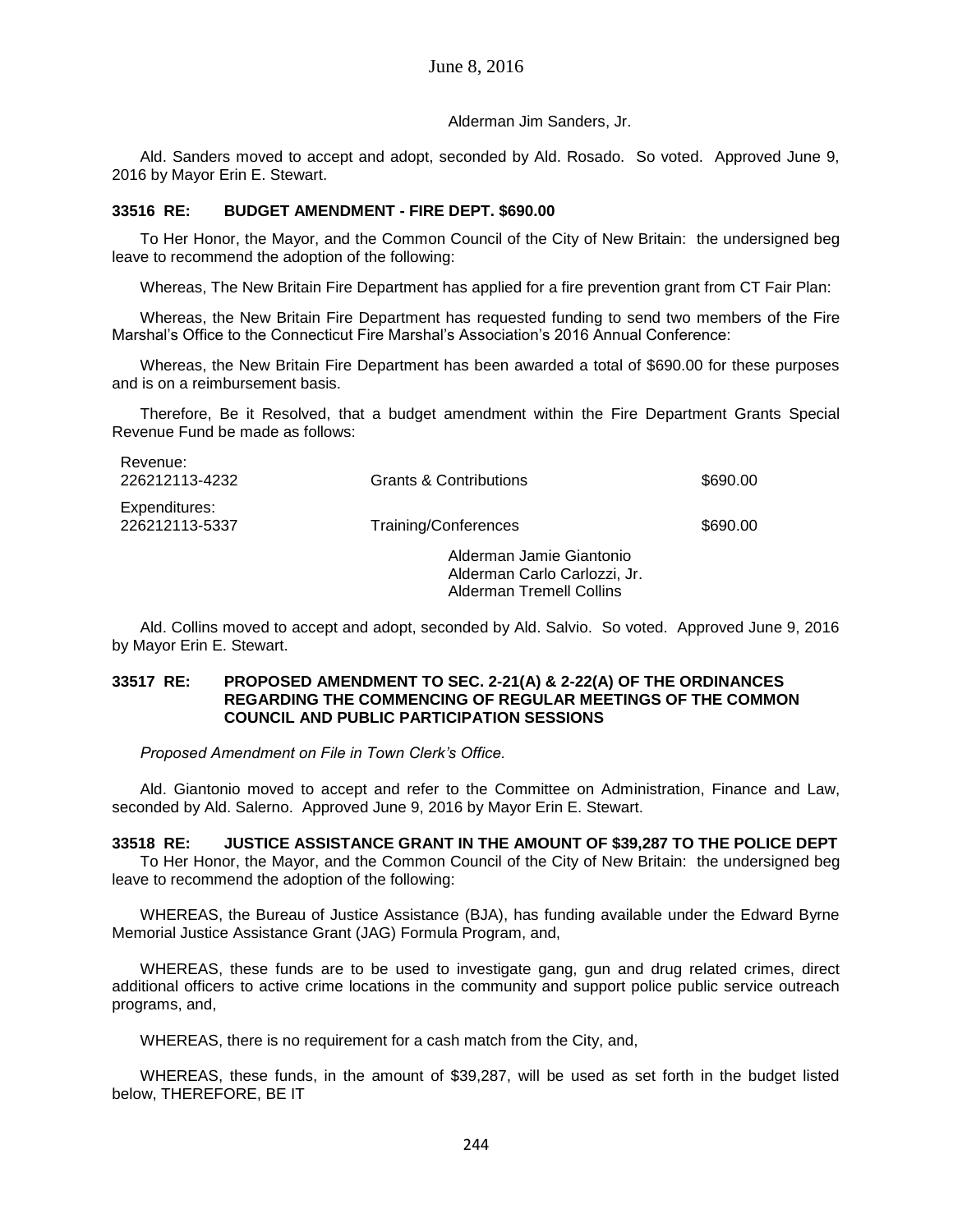RESOLVED, that Mayor Erin Stewart be granted permission to apply for a Justice Assistance Grant in the sum of \$39,287, as follows:

| Revenue:       |                            |             |
|----------------|----------------------------|-------------|
| 269211158-4223 | <b>Federal Revenue</b>     | \$39,287    |
|                |                            |             |
| Expenditures:  |                            |             |
| 269211158-5122 | OT- Gun Violence/Hot Spots | \$19,287    |
| 269211158-5122 | OT- Community Outreach     | \$9,000     |
| 269211158-5814 | <b>Police Explorers</b>    | 6,000<br>S. |
| 269211158-5813 | Police Athletic League     | \$5,000     |
|                | <b>Total Expenditures</b>  | \$39,287    |

Ald. Carlo Carlozzi, Jr. - Police Liaison Ald. Wilfredo Pabon - Police Liaison Ald. Emmanuel Sanchez - Police Liaison Ald. Jim Sanders, Jr. - Police Liaison Ald. Robert Smedley - Police Liaison

Ald. Carlozzi moved to accept and adopt, seconded by Ald. Pabon. So voted. Approved June 9, 2016 by Mayor Erin E. Stewart.

## **33519 RE: PROFESSIONAL SERVICES FOR THE WATER DEPARTMENT REGARDING CHANGES IN USE OF WATER COMPANY LANDS**

To Her Honor, the Mayor, and the Common Council of the City of New Britain: the undersigned beg leave to recommend the adoption of the following:

WHEREAS, under the requirements of Section 1 of Public Act 16-61 – An Act Concerning an Environmental Study on a Change in Use of New Britain Water Company Lands the City of New Britain is required to retain an environmental consultant to complete a study of a change in use of our water company lands ; and,

WHEREAS, per the Act, the City of New Britain is required to ascertain that the Water Planning Council (WPC), in consultation with the Council on Environmental Quality (CEQ), find the environmental consultant we retain to complete a study of a change in use of our water company lands to be acceptable; and,

WHEREAS, the Water Department needs Consulting Engineering Assistance to conduct the appropriate water supply and environmental studies, surveys, field investigations and submit a written report on the results of such study; and,

WHEREAS, CDM Smith of East Hartford, CT. and Lenard Engineering, Inc.(LEI), Inc. of Glastonbury, CT. are on the City's On-Call Architectural/Engineering Services per Bid 3806 and CDM Smith of East Hartford, CT will be the prime engineering consultant and Lenard Engineering, Inc.(LEI) of Glastonbury, CT. will be the sub engineering consultant for this project; and,

WHEREAS, the costs for this Consulting Engineering Assistance exceeded the maximum purchase order authorization amount of \$50,000.00 per Bid No. 3806; and,

WHEREAS, the funding for the Consulting Engineering Assistance is in the Public Works Utility Division's account 9303501100-5331, Professional Services; and,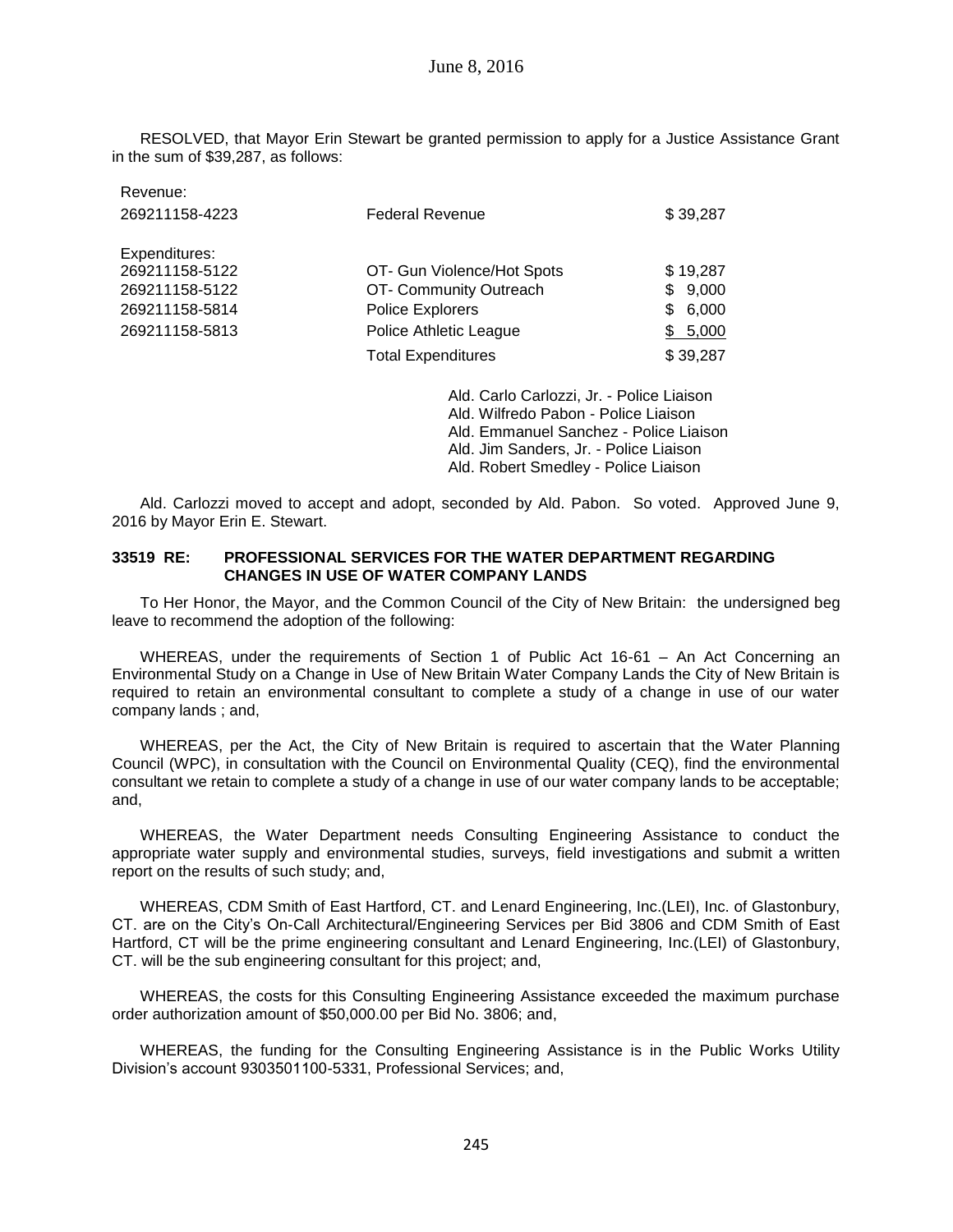WHEREAS, the CDM Smith proposal for Architectural/Engineering Services has also been presented to the Water Commission at their June 07, 2016 meeting. At this meeting they approved the Deputy Director of the Public Works Department, Utilities Division's, recommendation to accept the CDM Smith proposal.

THEREFORE Be It Resolved, that the Common Council authorizes the Purchasing Agent to issue a Purchase Order for \$396,700.00 to CDM Smith of East Hartford, CT. for Professional Services for the Water Department.

> Alderman Christopher Polkowski Common Council Liaison Public Works Utility Division

Ald. Polkowski moved to accept and adopt, seconded by Ald. Giantonio. So voted. Approved June 9, 2016 by Mayor Erin E. Stewart.

#### **33520 RE: GENERAL FUND BUDGET TRANSFER FISCAL YEAR 2016**

To Her Honor, the Mayor, and the Common Council of the City of New Britain: the undersigned beg leave to recommend the adoption of the following:

Whereas, the City ratified the 1303 Union Contract and the 818 Union Contract after the FY 16 budget was adopted;

Whereas, funds need to be transferred into various departments full time salary accounts to cover these and other contractual increases;

Whereas, the City of New Britain used to be a member of the Central CT Regional Planning Agency (CCRPA) until it got merged into the Capital Region Council of Governments (CRCOG). During this transition the annual fees to be a member of CRCOG have increased substantially over the CCRPA dues. Additional monies are required to cover the increase in costs. As a member of CRCOG the City has received grant assistance on Transit Oriented Development (TOD) projects such as the Complete Streets Master Plan and the repaving of Allen Street and will continue to receive this type of funding in the future;

Whereas, there are monies available in the Contingency account that can be allocated for these specific purposes.

Therefore, Be It Resolved, that the FY 2015-2016 General Fund Budget be transferred for this purpose as follows:

| Decrease Expenditure  |      |                                | FY 16 Budget | Increase/<br>Decrease | FY 16 Budget<br>Revised |
|-----------------------|------|--------------------------------|--------------|-----------------------|-------------------------|
| 001625101             | 5871 | Admin & Contingency            | 2,315,347    | (564, 316)            | 1,751,031               |
| Increase Expenditures |      |                                |              |                       |                         |
| 001212002             | 5121 | <b>Fire Operations</b>         | 8,120,939    | 129,093               | 8,250,032               |
| 001211009             | 5121 | Investigation                  | 1,551,157    | 40,922                | 1,592,079               |
| 001107002             | 5121 | <b>Revenue Collections</b>     | 296,389      | 38,288                | 334,677                 |
| 001419001             | 5121 | Parks Admin                    | 127,885      | 33,625                | 161,510                 |
| 001213001             | 5121 | Telecommunications             | 1,207,628    | 31,248                | 1,238,876               |
| 001109001             | 5121 | Corp Counsel                   | 418,614      | 27,256                | 445,870                 |
| 001523003             | 5121 | <b>Disabilities Commission</b> | 55,890       | 27,206                | 83,096                  |
| 001211012             | 5121 | <b>Community Services</b>      | 477,469      | 23,369                | 500,838                 |
| 001315002             | 5121 | <b>Capital Projects</b>        | 636,028      | 16,768                | 652,796                 |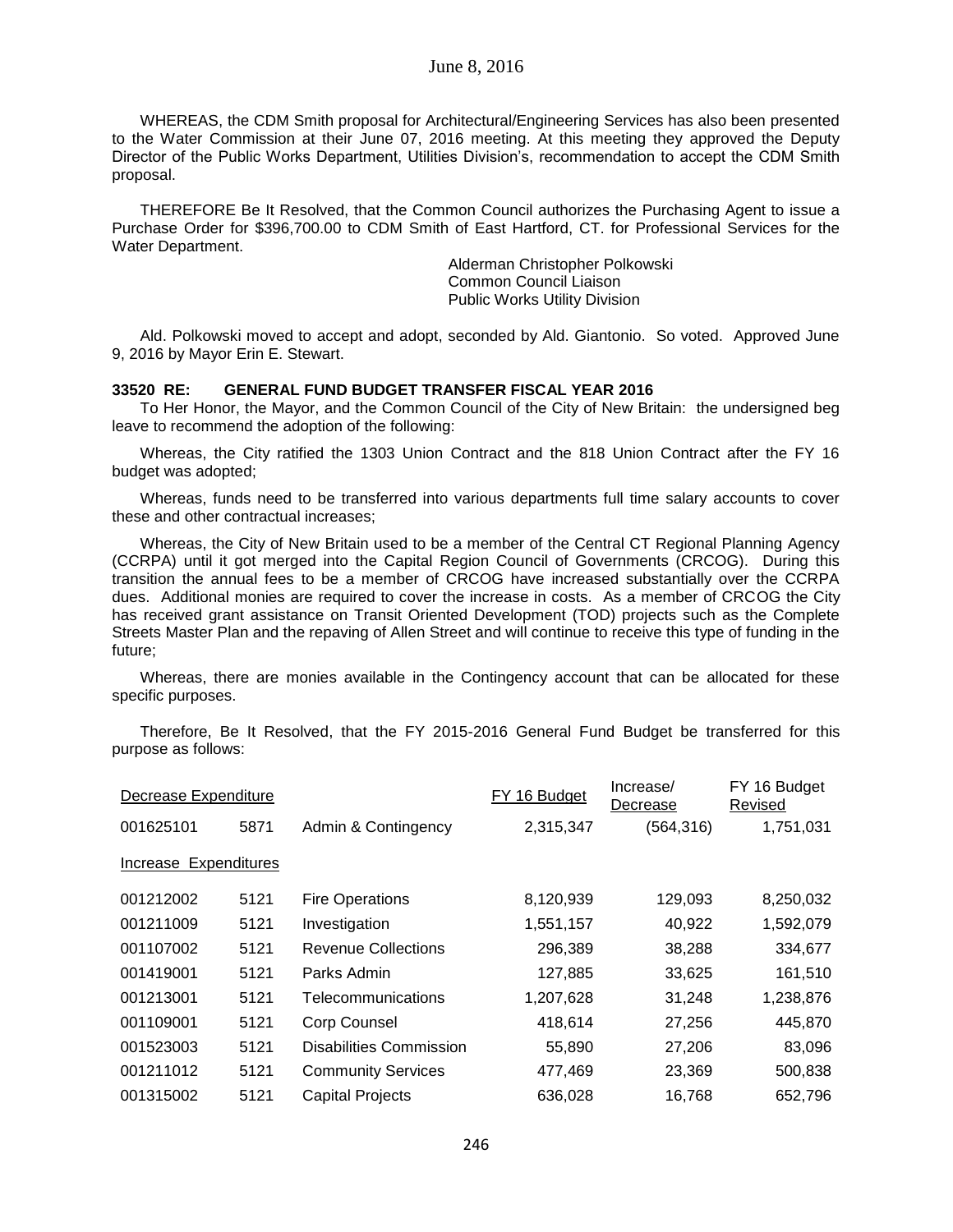| 001522003 | 5121 | Environmental                        | 327,926 | 13,771  | 341,697 |
|-----------|------|--------------------------------------|---------|---------|---------|
| 001522002 | 5121 | Nursing                              | 252,894 | 13,336  | 266,230 |
| 001521002 | 5121 | <b>Civil Service</b>                 | 157,221 | 12,198  | 169,419 |
| 001107006 | 5121 | Information Tech                     | 249,199 | 11,898  | 261,097 |
| 001523002 | 5121 | Senior Center                        | 396,126 | 11,695  | 407,821 |
| 001214002 | 5121 | <b>Building/Code</b>                 | 543,926 | 10,199  | 554,125 |
| 001106001 | 5121 | City Plan                            | 200,865 | 10,140  | 211,005 |
| 001212003 | 5121 | Fire Ops Support                     | 904,924 | 8,962   | 913,886 |
| 001419002 | 5121 | Forestry                             | 132,426 | 8,076   | 140,502 |
| 001316001 | 5121 | Management<br>Property<br>Admin      | 164,835 | 7,333   | 172,168 |
| 001107004 | 5121 | Finance                              | 830,577 | 6,732   | 837,309 |
| 001315001 | 5121 | Public Works Admin                   | 380,748 | 5,016   | 385,764 |
| 001101001 | 5121 | Common Council                       | 66,287  | 4,160   | 70,447  |
| 001108001 | 5121 | <b>Town Clerk</b>                    | 459,283 | 3,435   | 462,718 |
| 001316007 | 5121 | <b>Street Parking</b><br>Collections | 100,296 | 3,081   | 103,377 |
| 001316005 | 5121 | Parking Admin                        | 68,943  | 2,421   | 71,364  |
| 001316002 | 5121 | Bldg./Grounds                        | 351,277 | 2,316   | 353,593 |
| 001522001 | 5121 | <b>Health Admin</b>                  | 68,943  | 2,105   | 71,048  |
| 001316008 | 5121 | <b>Liberty Square Parking</b>        | 283,500 | 2,089   | 285,589 |
| 001212001 | 5121 | <b>Fire Administration</b>           | 213,505 | 2,003   | 215,508 |
| 001420002 | 5121 | <b>Rec Special Events</b>            | 55,891  | 1,706   | 57,597  |
| 001316004 | 5121 | <b>Outside Grounds</b>               | 183,958 | 1,423   | 185,381 |
| 001315004 | 5121 | Sanitation                           | 234,382 | 1,417   | 235,799 |
| 001316009 | 5121 | <b>Bank Street Parking</b>           | 119,738 | 1,002   | 120,740 |
| 001211014 | 5121 | <b>Police Training</b>               | 82,485  | 813     | 83,298  |
| 001104001 | 5121 | Democratic Registrar                 | 104,670 | 804     | 105,474 |
| 001104002 | 5121 | Republican Registrar                 | 104,670 | 804     | 105,474 |
| 001105002 | 5121 | Economic Development                 | 83,199  | 640     | 83,839  |
| 001316010 | 5121 | <b>Washington Street</b><br>Garage   | 75,734  | 628     | 76,362  |
| 001211023 | 5121 | School Resource Officer              | 67,867  | 532     | 68,399  |
| 001211016 | 5121 | <b>Police Data Processing</b>        | 50,252  | 387     | 50,639  |
| 001212005 | 5121 | Emergency<br>Management              | 63,975  | 86      | 64,061  |
| 001106002 | 5811 | <b>CRCOG</b>                         | 26,879  | 45,333  | 72,212  |
|           |      |                                      |         | 564,316 |         |

Ald. Carlo Carlozzi Jr. - Finance Liaison Ald. Daniel Salerno - Finance Liaison

Ald. Salerno moved to accept and adopt, seconded by Ald. Salvio. Roll call vote – All members voted in favor. Approved June 9, 2016 by Mayor Erin E. Stewart.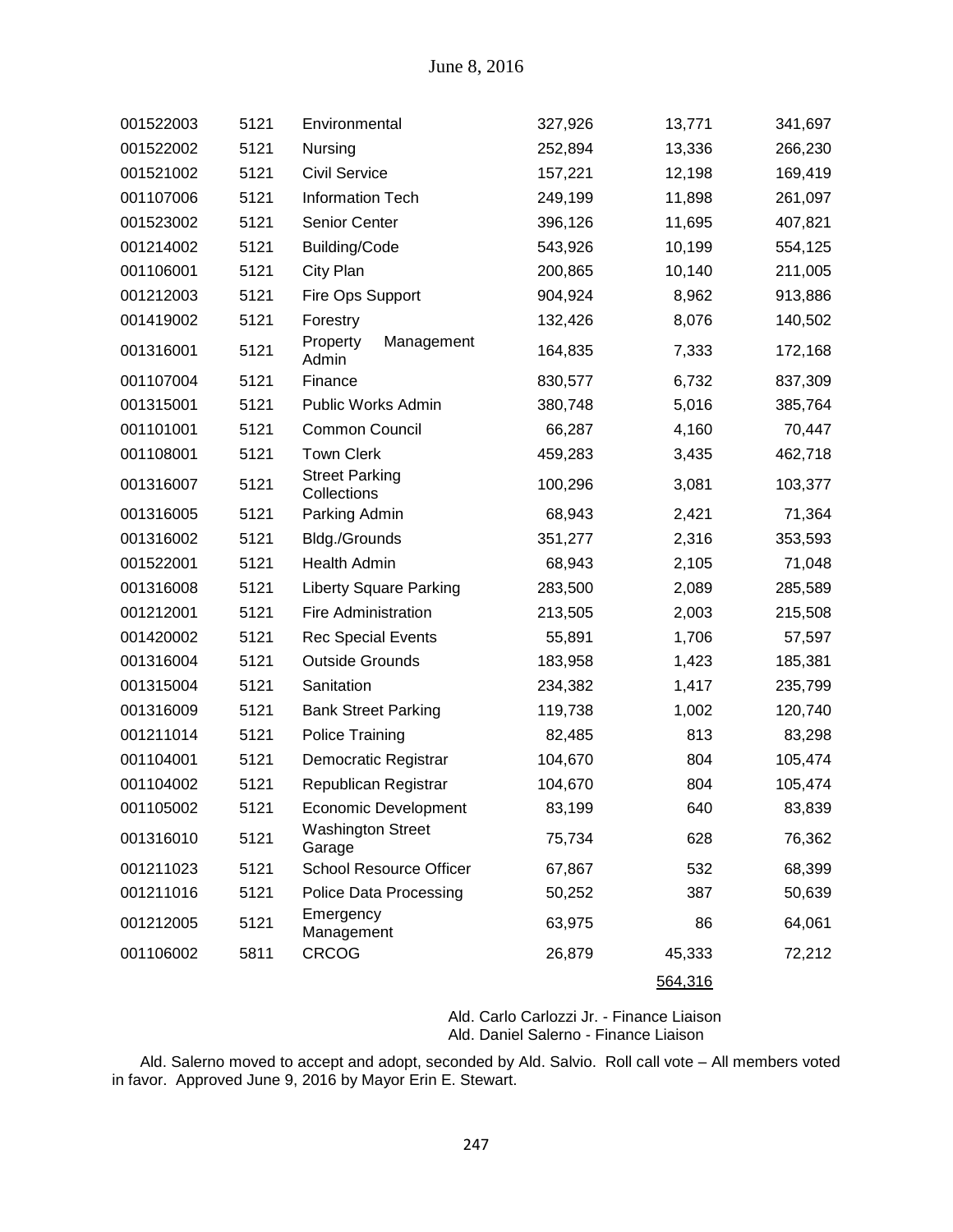## **33521 RE: BUDGET TRANSFER - FIRE DEPT. \$160,000**

To Her Honor, the Mayor, and the Common Council of the City of New Britain: the undersigned beg leave to recommend the adoption of the following:

WHEREAS, the New Britain Fire Department provides fire, rescue and EMS First Responder services to the citizens of New Britain, and

WHEREAS, the Fire Department has had some members out on long-term sick leave, one firefighter for over one year, and

WHEREAS, the Fire Department has had 7 retirements since January of 2015 and carried those vacancies created by these retirements until new firefighters began filling these vacancies in March 2016, and

WHEREAS, these retirements and members on long term sick leave, have increased the needed overtime for Fire Operations, and

WHEREAS, the Fire Department expended \$1.99 million in Fire Operations overtime in FY 14-15, and

WHEREAS, the Fire Department requested \$2.1 million in Fire Operations overtime for the current fiscal year and was funded at \$1.7 million, and

WHEREAS, the Fire Department requested and was allocated an additional \$200,000 on April 13, 2016, and

WHEREAS, the Fire Department has made every effort to reduce expenditures, including delaying the filling of several staff positions, and

WHEREAS, there are some line item accounts that are nearly or completely expended, and

WHEREAS, there are limited funds from these cost savings to transfer within the Fire Department's budget to supplement the projected shortfall in the Fire Operations overtime line item, and

THEREFORE, BE IT RESOLVED, by the Common Council of the City of New Britain, that a budget transfer in the amount of \$ 10,000 be made within the Fire Department budget as follows and that a budget transfer of \$150,000 be made from the City's Contingency Fund into the Fire Department budget as follows.

| Transfer from the following account: |                                 |                          |           |
|--------------------------------------|---------------------------------|--------------------------|-----------|
| 001212002-5621                       | Fire Operations-Heat and Gas    |                          | \$10,000  |
|                                      | Total                           |                          | \$10,000  |
| Transfer to the following account:   |                                 |                          |           |
| 001212002-5121                       | <b>Fire Operations-Overtime</b> |                          | \$10,000  |
|                                      | Total                           |                          | \$10,000  |
| Transfer from following account:     |                                 |                          |           |
| 001625101-5871                       | <b>City Contingency Fund</b>    |                          | \$150,000 |
| Transfer to the following account:   |                                 |                          |           |
| 001212002-5121                       | Fire Operations-Overtime        |                          | \$150,000 |
|                                      |                                 | Alderman Jamie Giantonio |           |
|                                      |                                 | Alderman Carlo Carlozzi  |           |
|                                      |                                 |                          |           |

Alderman Tremell Collins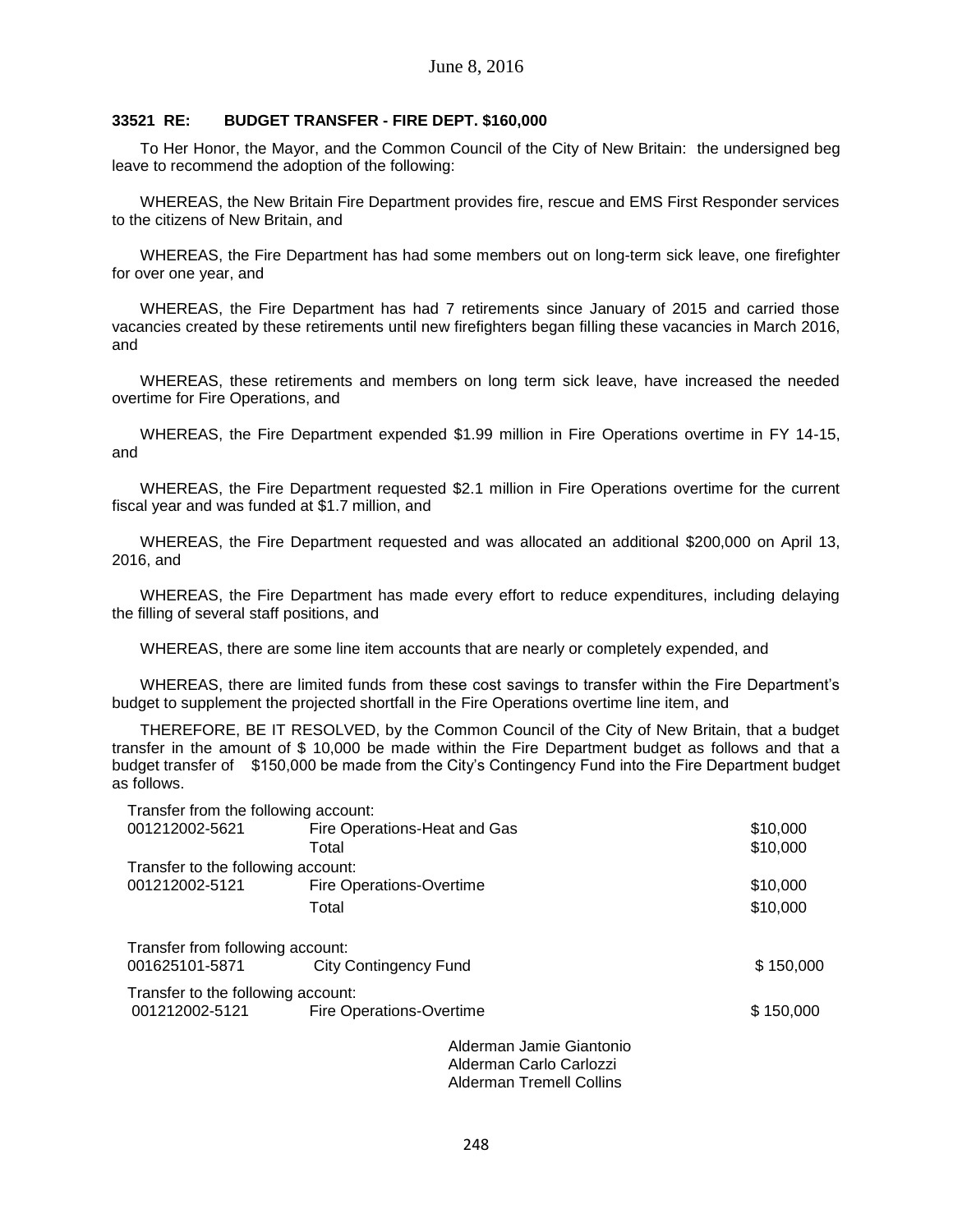Ald. Collins moved to accept and adopt, seconded by Ald. Rosado. Roll call vote – 13 in favor, 2 opposed. IN FAVOR: Ald. Giantonio, Carlozzi, Black, Collins, Davis, Hargraves, Naples, Pabon, Polkowski, Rosado, Salvio, Sanchez and Salerno. OPPOSED: Ald. Smedley and Ald. Sanders. RESOLUTION ADOPTED. Approved June 9, 2016 by Mayor Erin E. Stewart.

## **33522 RE: PROPOSED AMENDMENT TO SEC. 20-71 OF THE ORDINANCES REGARDING PAYMENT FOR USE OF SPECIAL POLICE DUTY**

*Proposed Amendment on File in Town Clerk's Office.*

Ald. Salerno moved to accept and refer to the Consolidated Committee, seconded by Ald. Carlozzi. So voted. Approved June 9, 2016 by Mayor Erin E. Stewart.

### **33523 RE: THE LEASING OF SIXTEEN (16) PARKING SPACES AT THE ARCH STREET PARKADE TO GLEN STREET ASSOCIATES, LLC**

To Her Honor, the Mayor, and the Common Council of the City of New Britain: the undersigned begs leave to recommend the adoption of the following:

TO AUTHORIZE THE CITY OF NEW BRITAIN TO ENTER INTO A MEMORANDUM OF UNDERSTANDING AGREEMENT WITH GLEN STREET ASSOCIATES, LLC TO LEASE SIXTEEN (16) PARKING SPACES AT THE ARCH STREET PARKADE LOCATED AT 140 ARCH STREET FOR USE BY THE TENANT RESIDENTS OF 35 GLEN STREET OWNED BY GLEN STREET ASSOCIATES, LLC.

WHEREAS, the Glen Street Associates, LLC has requested to lease sixteen (16) parking spaces at the Arch Street Parkade located on 140 Arch Street for the term July 1, 2016 through June 30, 2021 with one five year option to renew; and

WHEREAS, the Glen Street Associates, LLC has been leasing sixteen (16) parking spaces at the Arch Street Parkade since July 1, 2004.

NOW, THEREFORE, BE IT RESOLVED that Mayor Erin E. Stewart is hereby authorized on behalf of the City of New Britain to enter into a Memorandum of Understanding Agreement with Glen Street Associates, LLC to lease sixteen (16) parking spaces at the Arch Street Parkade located on 140 Arch Street for the use by the tenant residents of 35 Glen Street, for the rate of \$32.00 per month per vehicle from July 1, 2016 through June 30, 2021.

### Alderman Jamie Giantonio

Ald. Giantonio moved to accept and adopt, seconded by Ald. Salerno. So voted. Approved June 9, 2016 by Mayor Erin E. Stewart.

### **33524 RE: JUNE 2016 - NATIONAL CARIBBEAN-AMERICAN HERITAGE MONTH**

To Her Honor, the Mayor, and the Common Council of the City of New Britain: the undersigned beg leave to recommend the adoption of the following:

WHEREAS, for centuries, Americans have been united with our Caribbean neighbors, not just by friendship, economic cooperation, and common values, but also through their rich cultural exports; and

WHEREAS, in June 2006, President George W. Bush signed a resolution after a multi-year effort by the Institute of Caribbean Studies to recognize the valuable contributions Caribbean people and their descendants have made in the United States; and

WHEREAS, Americans with Caribbean ancestry include a landmark civil rights activist, a former secretary of state, actors and actresses, musicians, athletes, scholars, entrepreneurs, scientists; leaders, and more; and

WHEREAS, these contributions have added vibrancy to our society and made lasting contributions to the advancement of America; and